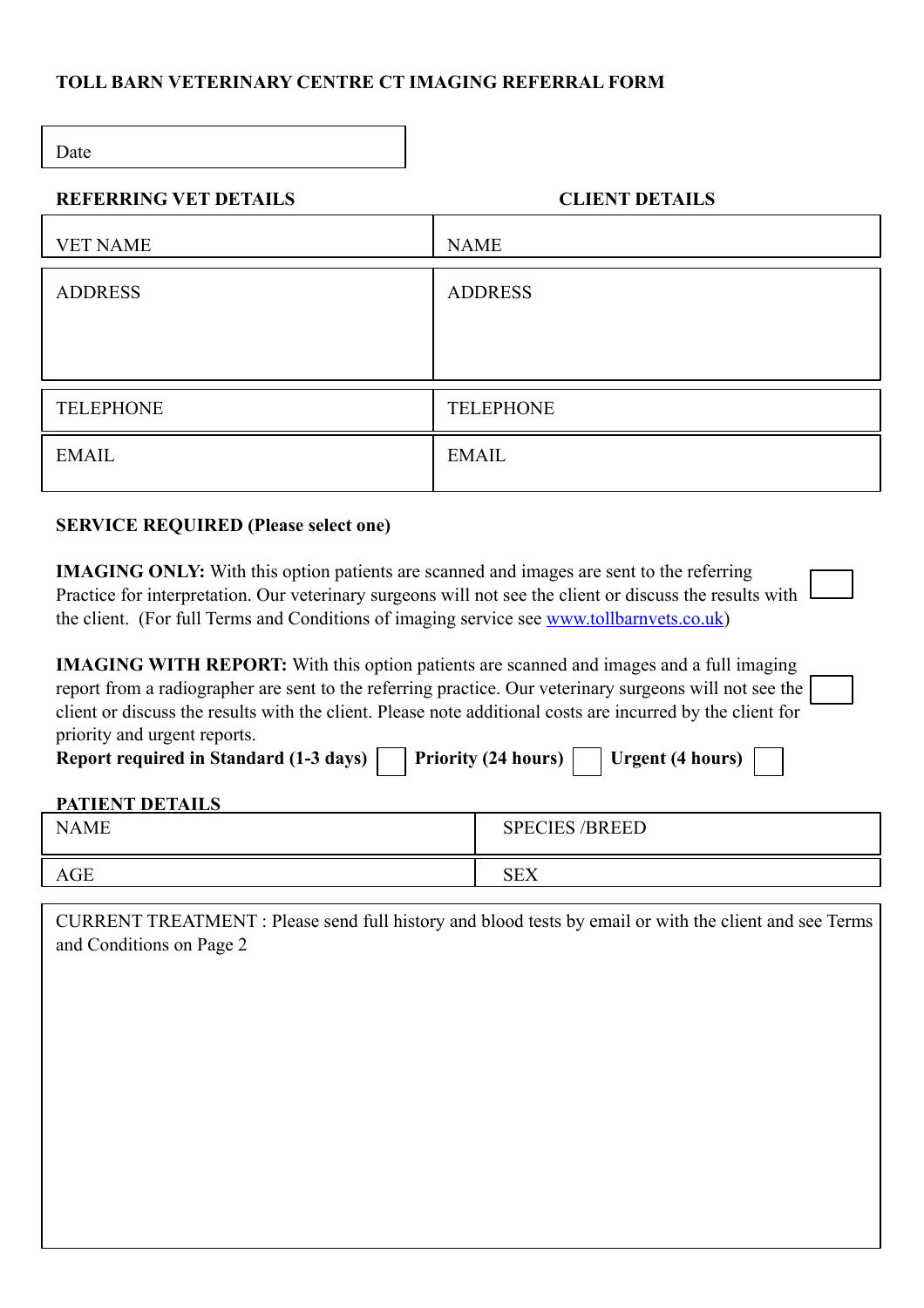# REASONS FOR IMAGING AND QUESTIONS YOU WOULD LIKE IMAGING TO ANSWER

# **ARE YOU AWARE OF ANY SPECIFIC CONTRA-INDICATIONS FOR GA / SEDATION IN THIS PATIENT? IF YES PLEASE SPECIFY**

#### **AREA TO BE IMAGED (Please select)**

| <b>HEAD</b><br><b>NOSE</b>             | SPINE (please specify which vertebrae are to be<br>imaged eg T3-S3, C1-T3, if you are unsure please<br>contact us as multiple charges may apply) |  |
|----------------------------------------|--------------------------------------------------------------------------------------------------------------------------------------------------|--|
| <b>BRAIN</b>                           | <b>CERVICAL</b>                                                                                                                                  |  |
| <b>THORAX</b>                          | <b>THORACIC</b>                                                                                                                                  |  |
| <b>ABDOMEN</b>                         | <b>LUMBOSACRAL</b>                                                                                                                               |  |
| <b>CARDIAC</b>                         | OTHER (Please specify)                                                                                                                           |  |
| THORACIC LIMB (specify joint / joints) | PELVIC LIMB (Specify joint / joints)                                                                                                             |  |
| <b>RIGHT</b><br><b>LEFT</b>            | <b>LEFT</b><br><b>RIGHT</b>                                                                                                                      |  |